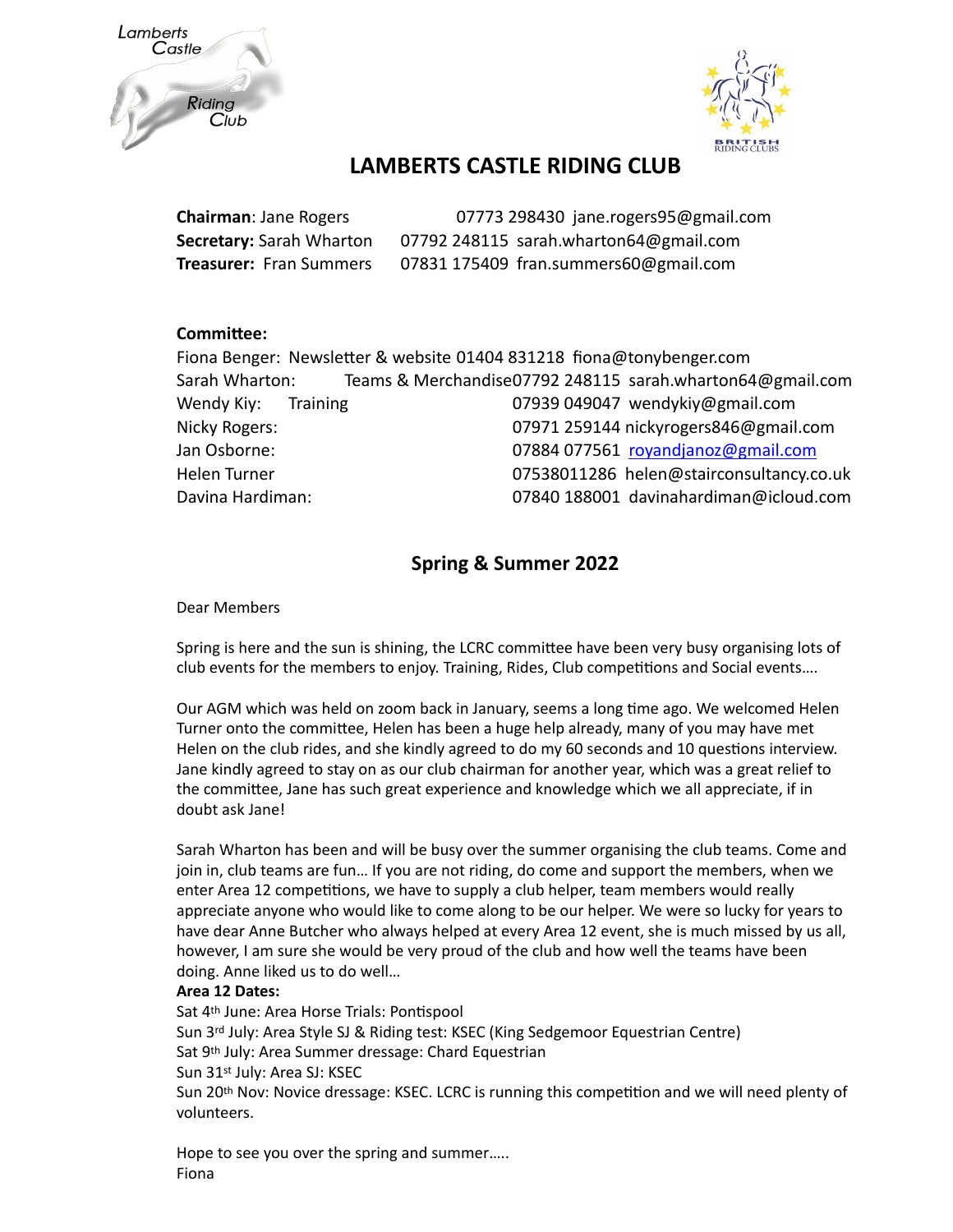# **Dates for your diary….**

#### **Wednesday 20th April: Afternoon - XC Schooling with Sarah Thorne at Poltimore Park. EX4 0AU.** Great progression from the earlier session.

Poltimore offers excellent facilities for all levels up to 90cm.

£35 each for groups of up to 4, 90 minutes, including xc hire charge.

Please book your places for training with Wendy Kiy [\(wendykiy@gmail.com](mailto:wendykiy@gmail.com)) and send your Bacs payments to Fran Summers, club treasurer. Please ensure you reference your payment with the date of training.

**Thurs 21st April: Flatwork / Pole Training with Gaynor Lomas at White Lodge, Dalwood, EX13** 

**7EY.** Gaynor taught several sessions for us last year which members thoroughly enjoyed. Kind thanks to Fiona Benger for the use of her arena. £40/hour Individual or £20 each for 2 sharing. Please book your places for training with Wendy Kiy [\(wendykiy@gmail.com](mailto:wendykiy@gmail.com)) and send your Bacs payments to Fran Summers, club treasurer. Please ensure you reference your payment with the date of training.

#### **Friday 22nd April 10.30 am: Club ride: The Barns, Western Way, Winsham.**

Nicky Rogers will lead the ride around the local bridleways, in the Thorncombe area. This ride will be a moderate to fast pace, with plenty of chances to canter in open spaces. £5 each Payment by Bacs or correct cash to put in the collection Jar.

Please be mounted and ready to ride at 10.30am

Names to Fran by Tuesday 19th April - [fran.summers60@gmail.com](mailto:fran.summers60@gmail.com)

#### **Wednesday 27th April: 12pm on Dressage training with Pam Ewell: Pendragon, Lodge Lane** Dressage training with Pam Ewell at Pendragon, Lodge Lane, Axminster. EX13 5RT.

All levels catered for, £15 for half an hour private or 1 hour shared, £25 for an individual lesson. Cash payment on the day direct to Pam please

This is the first of the monthly sessions. Kind Thanks to Sarah for the use of her arena. Start times from 12am. Names to Sarah Wharton: [sarah.wharton64@gmail.com](mailto:sarah.wharton64@gmail.com) or 07792 248115

#### **Wednesday 11th May 10.30am: Bluebell Ride from Swallowfields, Wyke**

Ride will be at a slow pace with a chance to have a canter, parking in Jane's field.

£5 each Payment by Bacs or correct cash to put in the collection Jar.

Please be mounted and ready to ride at 10.30am

Names to Fran by Monday 9<sup>th</sup> May - [fran.summers60@gmail.com](mailto:fran.summers60@gmail.com)

#### **Thurs 12th May: Flatwork / Pole Training with Gaynor Lomas at White Lodge, Dalwood, EX13**

**7EY.** Gaynor taught several sessions for us last year which members thoroughly enjoyed. Kind thanks to Fiona Benger for the use of her arena. £40/hour Individual or £20 each for 2 sharing. Please book your places for training with Wendy Kiy [\(wendykiy@gmail.com](mailto:wendykiy@gmail.com)) and send your Bacs payments to Fran Summers, club treasurer. Please ensure you reference your payment with the date of training.

### **Saturday 21st May: Flatwork/Dressage Training with Caroline Evans - The Linhay, Kilmington,**

£30 Individual (45mins) £20 each for 2 sharing (1 hour)

Larger group possible if numbers allow.

Please book your places for training with Wendy Kiy [\(wendykiy@gmail.com](mailto:wendykiy@gmail.com)) and send your Bacs payments to Fran Summers, club treasurer. Please ensure you reference your payment with the date of training.

#### **Wednesday 25th May: SJ Training with Jane Rogers - Swallowfields, Wyke, Axminster, EX13 8TN.**

Jane is happy to cater for all levels, small courses or grids.

£30/hour Individual £17.50/hour shared. (cash on day)

Please book your places for training with Wendy Kiy [\(wendykiy@gmail.com](mailto:wendykiy@gmail.com))

Bacs payments to Fran Summers, club treasurer. Please ensure you reference your payment. **Thursday 9th June 5.00pm: Club dressage and plate supper – Pendragon, Lodge Lane, Axminster**

Class 1: Intro A (2008) Class 2: Prelim 2 (2016)

Class 3: Prelim 12 (2005) Class 4: Novice 24 (2010)

£8 per test or 2 for £12, please bring a plate of food to share after the dressage finishes.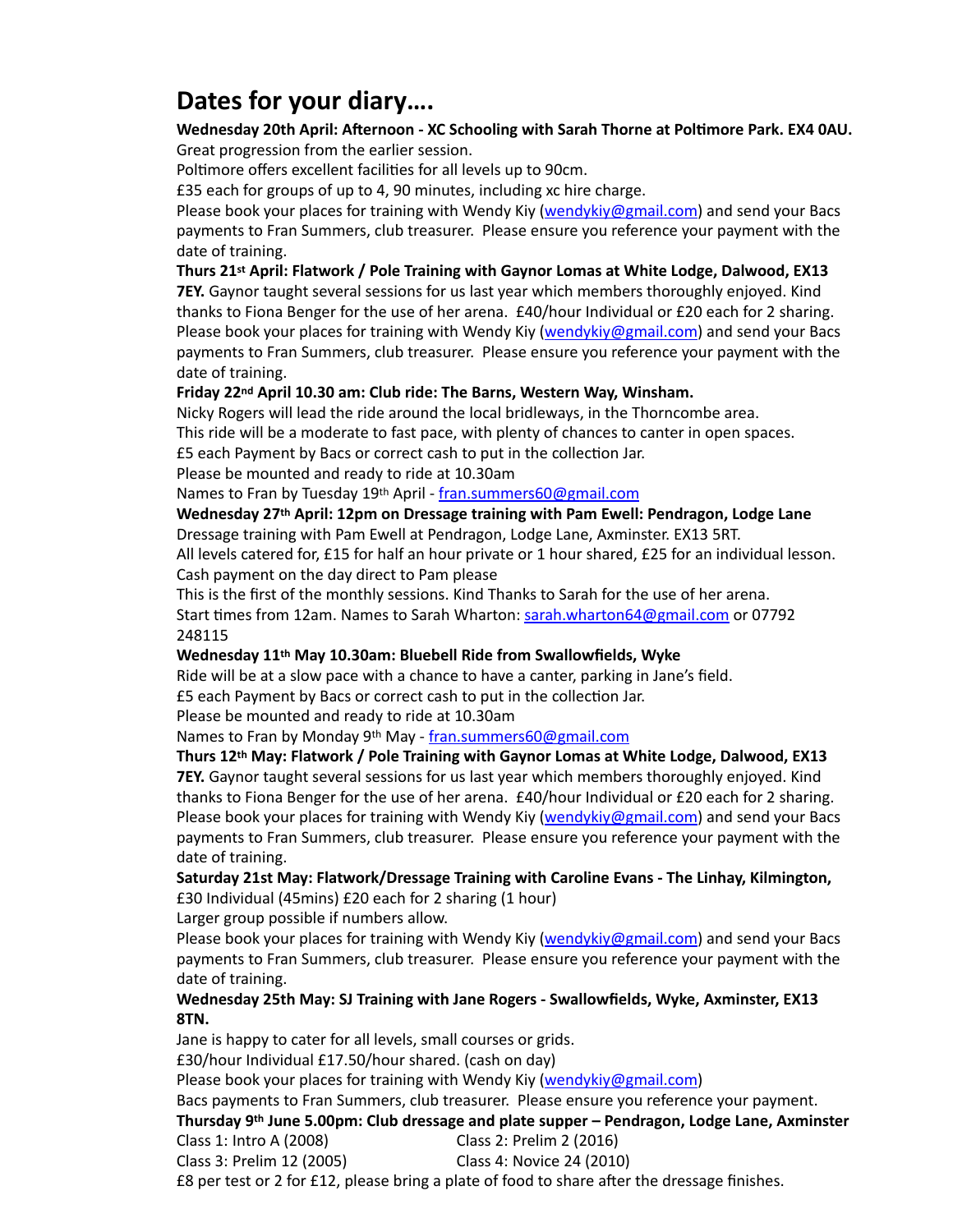#### **Monday 27th June 6.30pm: Rider First Aid Workshop, by Empower First Aid: Tony Benger Landscaping Dalwood Hill Nurseries EX13 7ES**

If a friend fell off on a hack would you know what to do until the emergency services arrived? An interactive Workshop where Suzie Rosewell will cover basic first aid for Riders, which we may come across in our everyday activities,

Suzie has 10 years hands on experience delivering emergency first aid as Cabin Crew for Virgin Atlantic and British Airways, and has also worked for the police and studied Chinese Medicine at University. Suzie's equestrian experience is extensive and extends to grooming at 5\* events with world class riders and Olympic horses.

Actual cost for this all important training should be £15 per head , BUT the Club will subsidise members who will only pay £5 per head, plus bring a plate of food to share.

Names to Fran - [fran.summers60@gmail.com](mailto:fran.summers60@gmail.com) - on a first come first served basis.

If oversubscribed we will arrange a second date.

#### **Tuesday 28th June: 10.30am Club ride in Dorset: Longlands Farm, Frampton. DT2 9NQ BKP Liz Elliott**

Enjoy the old turf bridleways of Dorset, nearly all off road, at a moderate pace with opportunity to canter in open fields. Liz has kindly offered parking and to lead us on this ride.

£5 payment by Bacs or correct cash on the day

Names to Fran by Friday 24<sup>th</sup> June – [fran.summers60@gmail.com](mailto:fran.summers60@gmail.com)

**Tuesday 5th July: 3pm on Test riding with Gaynor Lomas at White Lodge, Dalwood. EX13 7EY** Following on from the success of last year. You ride a test of your choice, Gaynor will judge it, give you feedback on how to improve your marks, you then ride the test again. This was a fun and very educational evening, come along to watch and learn with or without your horse! Followed by a plate supper, please bring a plate of food to share

£20 per person for 30 mins: Names to Fiona by Friday 1st July [fiona@tonybenger.com](mailto:fiona@tonybenger.com)

and send your Bacs payments to Fran Summers, club treasurer.

Please ensure you reference your payment with the date of training.

#### **Wednesday 13th July: Evening S.J. competition at Swallowfields, 5pm on**

Starting very low to encourage members to have a go!

5.00pm 50cm (1ft 6") 5.30pm 60cm (2ft) 6.00pm 70cm 6.30pm 80cm

7.00pm 90cm

£6 per round or two rounds for £10

Names to Jane Rogers: 07773 298430 or [jane.rogers95@gmail.com](mailto:jane.rogers95@gmail.com) by Monday 11<sup>th</sup> July Bacs payments to Fran Summers, club treasurer. Please ensure you reference your payment. **Wednesday 20th July 4.30 to ride at 5pm: Beckford Bridge - Supper ride.**

Led by Fiona Benger, this ride will be at a slow to moderate pace and ideal for first timers, to include a supper stop at the Tuckers Pub in Dalwood.

£15 each to include supper. Payment by Bacs or correct cash to put in the collection Jar. Please be mounted and ready to ride at 5pm

Names to Fiona by Sat 16<sup>th</sup> July – [fiona@tonybenger.com](mailto:fiona@tonybenger.com)

**Wednesday 17th August: 10.30 am Club ride: Bonhayes Farm, Whitchurch Canonicorum. DT6 6RF.**

This ride will take us through the stunning Marshwood Vale, which has plenty of chances to canter in open spaces. Sophie Johnson will organise this ride route. Parking BKP of Sophie. £5 payment by Bacs or correct cash on the day

Names to Fran by Monday 15<sup>th</sup> August – [fran.summers60@gmail.com](mailto:fran.summers60@gmail.com)

**Friday 16th September: 10.30 am – Club lunch ride: Burridge, Nr Chardstock EX13 7DF** The ride will be at a moderate pace with chances to canter in open spaces.

We will ride to the Cotley Inn for lunch.

Parking will be at Burridge by kind permission of Fred and Lulu Eames.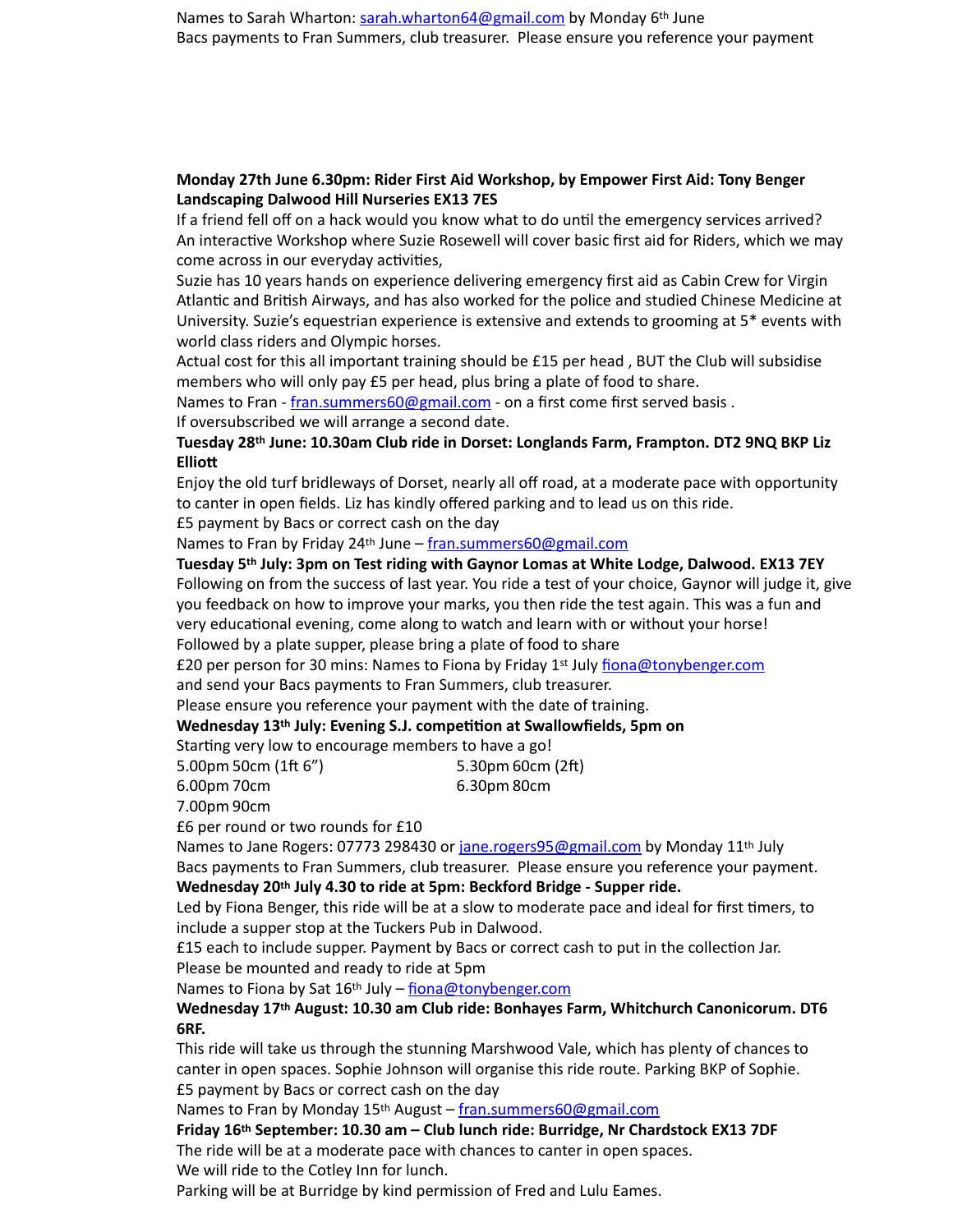#### **Friday 21st October: 10.30am Club ride: Wiscombe/Harcombe valley**

This ride will be through the woodland and bridleways of Wiscombe and Harcombe valley. Ride will be at a moderate pace.

Parking will be at Wiscombe top field by kind permission of Tim Chichester.

£5 payment by Bacs or correct cash on the day

Names to Fran by Monday 17th<sup>h</sup> October – [fran.summers60@gmail.com](mailto:fran.summers60@gmail.com)

**Thursday 29th December: 10.30am Club Christmas ride: Stonebarrow / Golden cap**

Ride will be at a moderate pace with chances to canter in open fields, taking in the bridleways across Stonebarrow and Golden cap.

On a clear day the views of Lyme Bay and to Portland and Torquay are amazing. No charge, just bring festive food to share.

Parking at Seadown caravan park, Bridge Road, Charmouth, DT6 6QS, by kind permission of the Osborne family

Names to Fran by Tuesday 27<sup>th</sup> Dec – [fran.summers60@gmail.com](mailto:fran.summers60@gmail.com)

## **60.seconds and 10 questions with…… Helen Turner**

**Where were you born and where have you lived:** Newport Isle of Wight. I moved over to the mainland when I was 24 and lived at Luppitt where I owned my first horse. A chestnut section D with flaxen mane and tail and four white socks. A couple of other places but we now live in Dalwood in our forever home on top of the hill.

**Your First pony, name, size & breed:** Tingaling, a strawberry roan 14.2 new forest pony. He belonged to the riding school but I was allocated to look after him.

**Funniest horse / pony moment:** Thinking I was having a training day at Chard Equestrian only to be told it was a competition 'Combined Training' It was intro B dressage and 60 cms show jumping – it was funny because we won!

**Top Tip:** Listen to experienced riders and decide what works for you and your horse.

**Rider Hero:** I use to watch Sanyo Sanmar win everything as a teenager. Since I have come back into riding, I was so impressed with Vicky Young my trainer, especially when I learnt her age! At times I had thought I'm too old for this but seeing Vicky and all she accomplishes has spurred me on.

**Horse you might like to steal:** Sorry I can't answer this as I love my boys.

**Your proudest achievement:** I use to belong to the Horse Rangers on the Isle of Wight and was asked to be in their Musical Ride. We travelled around performing at the Island Fetes. At one event we rode at Carisbrook Castle in front of Princess Anne. We were going to ride in front of Lord Louis Mount Batten but he was sadly blown up 2 weeks before.

**How much did you pay for the first set of shoes and in what year:** I have never had shoes on my boys.

**How many years have you been a member of L.C.R.C.** One year.

**Main aim for 2022:** Enter a dressage competition that includes cantering and continue to improve my riding and have fun.

# *And Finally:*

I would like to take this opportunity on behalf of the club, to wish Jane Rogers the very best of luck at Badminton this year, Jane has qualified both of her horses to compete there, this is quite an achievement. Magic in the 100 and Oscar in the 90, Jane will do her dressage on Tuesday 3rd